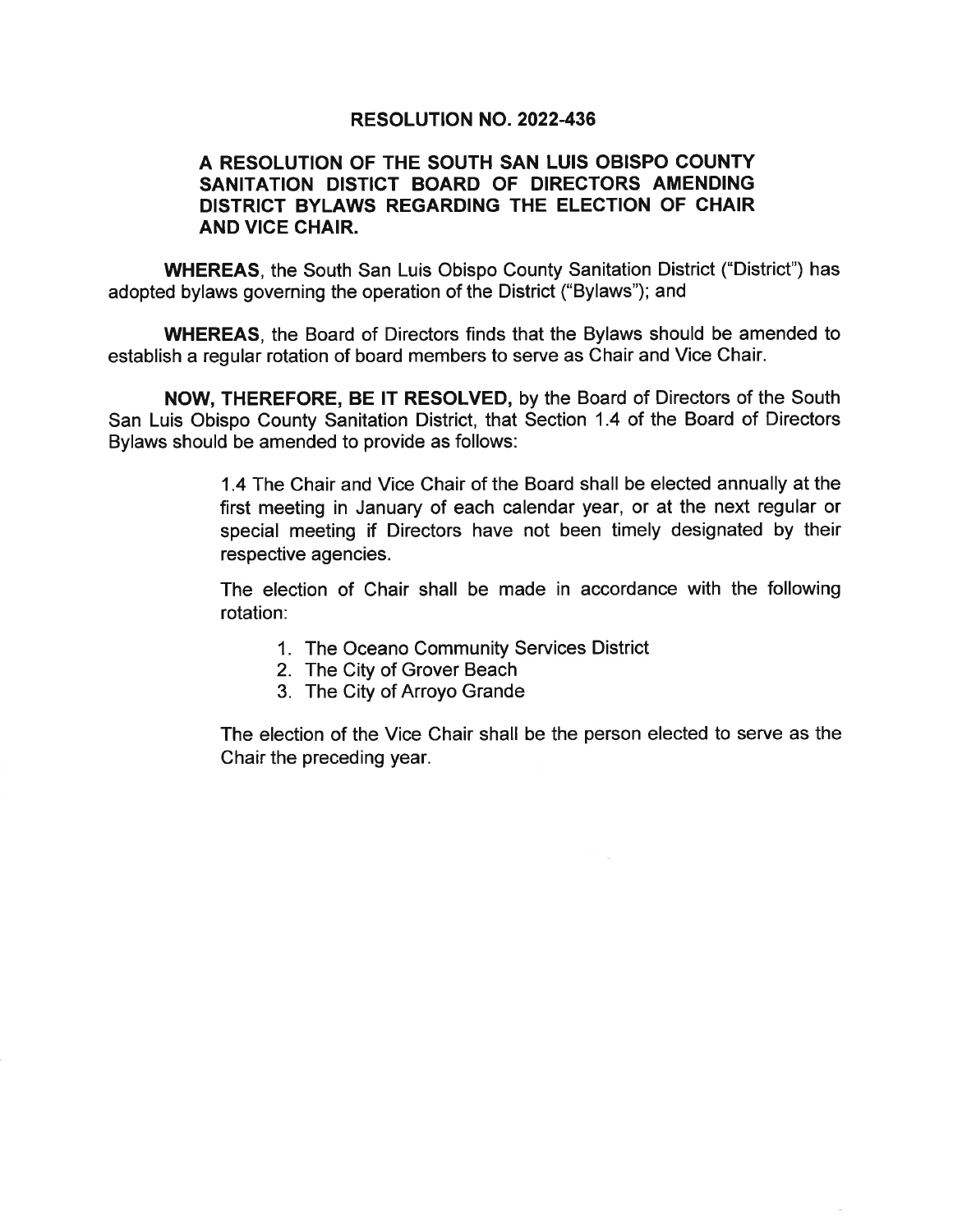PASSED AND ADOPTED at a regular meeting of the South San Luis Obispo County Sanitation District Board of Directors held this 19th day of January 2022. On the motion of Director Ray Russom seconded by Director Lee and by the following roll call vote:

AYES: Lay Russom, Lec, Austin  $NOES:  $\alpha$$ ABSENT: & ABSTAINED: A

**By: Board Chair** 

**ATTEST:** 

By: District Secretary

APPROVED AS TO CONTENT:

Bv: **District Administrator** 

**APPROVED AS TO FORM:** 

**By: District Counsel**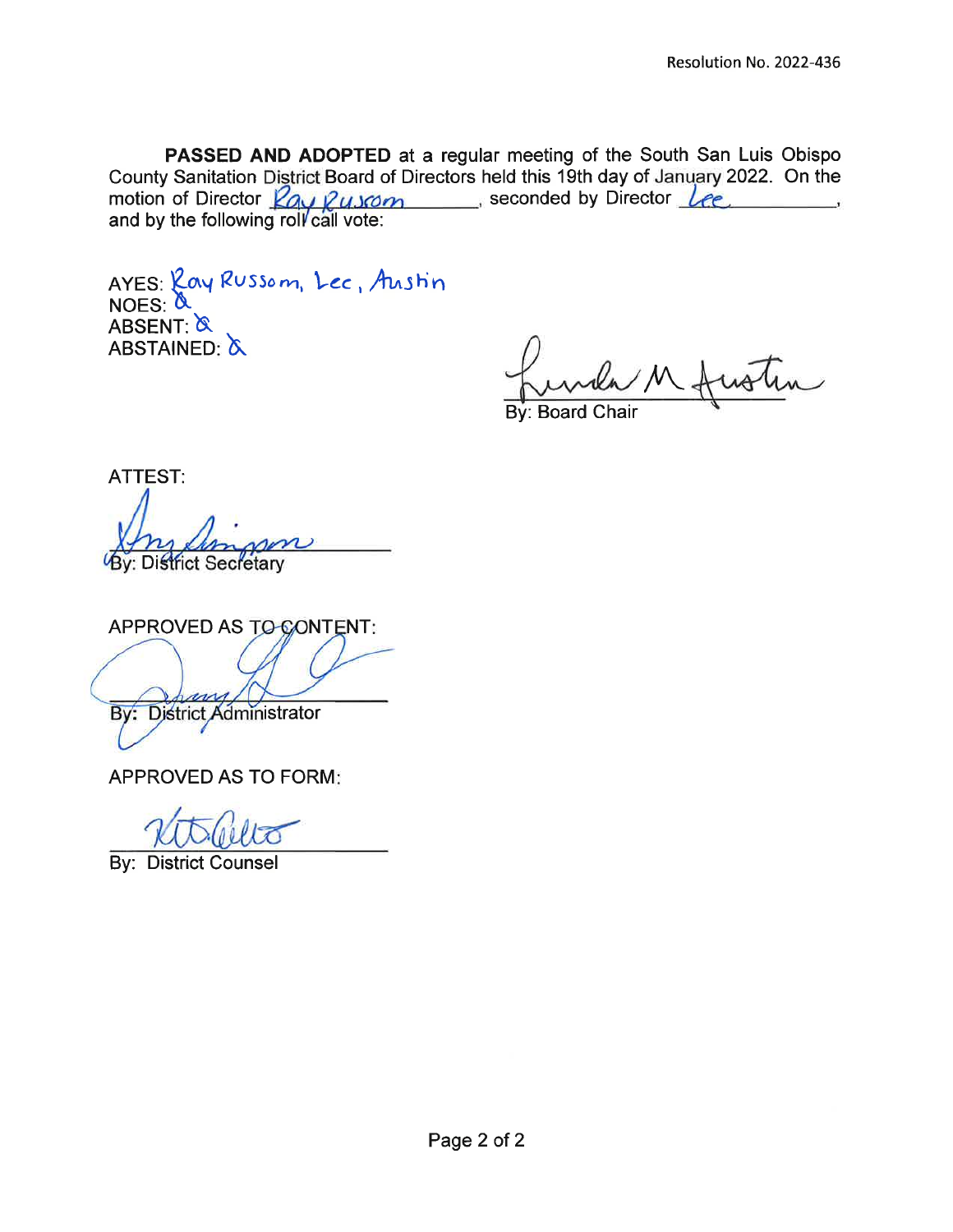### **1. OFFICERS OF THE BOARD OF DIRECTORS**

- **1.1** The officers of the Board of Directors are the Chair and Vice Chair.
- **1.2** The Chair of the Board of Directors shall serve as Chair at all Board meetings. He/she shall have the same rights as the other Directors of the Board in voting, introducing motions, resolutions and ordinances, and any discussion of questions that follow said actions.
- **1.3** In the absence of the Chair, the Vice Chair of the Board of Directors shall serve as Chair over all meetings of the Board. If the Chair and Vice Chair of the Board will both be absent, the Chair may name any member of the Board to perform the duties of the presiding officer prior to the meeting. If the Chair's absence is unexpected, the Chair shall be as specified by standing order of the Chair.
- **1.4** The Chair and Vice Chair of the Board shall be elected annually at the first meeting in January of each calendar year, or at the next regular or special meeting if Directors have not been timely designated by their respective agencies.

The election of Chair shall be made in accordance with the following rotation:

- 1. The Oceano Community Services District
- 2. The City of Grover Beach
- 3. The City of Arroyo Grande

The election of the Vice Chair shall be the person elected to serve as the Chair the preceding year.

- **1.5** The term of office for the Chair and Vice Chair of the Board shall commence on February 1 of the year immediately following their election.
- **1.6** The Chair, or in his/her absence, the Vice Chair, are authorized to attend meetings of the San Luis Obispo County Planning Commission, meetings of the California Coastal Commission, meetings of the San Luis Obispo County Board of Supervisors, meetings between District Staff and Water Board Personnel, including either Regional Water Quality Control Staff or State Water Board Staff on behalf of the District, without compensation except reimbursement for use of his/her private vehicle to attend such meetings pursuant to District Policy 11.1(b). If the Chair is absent, the Vice Chair or Board member may attend these meetings.
- **1.7** The Chair, or in his/her absence, the Vice Chair shall meet with the District Administrator in advance of a regularly scheduled meeting to review all Warrants to be presented at the next regular Board meeting.

#### **2. MEETINGS**

**2.1** Subject to holidays and scheduling conflicts, regular meetings of the Board of Directors shall commence at 6:00 p.m. on the first of each calendar month at such meeting location within the District boundaries designated by the Board. The Board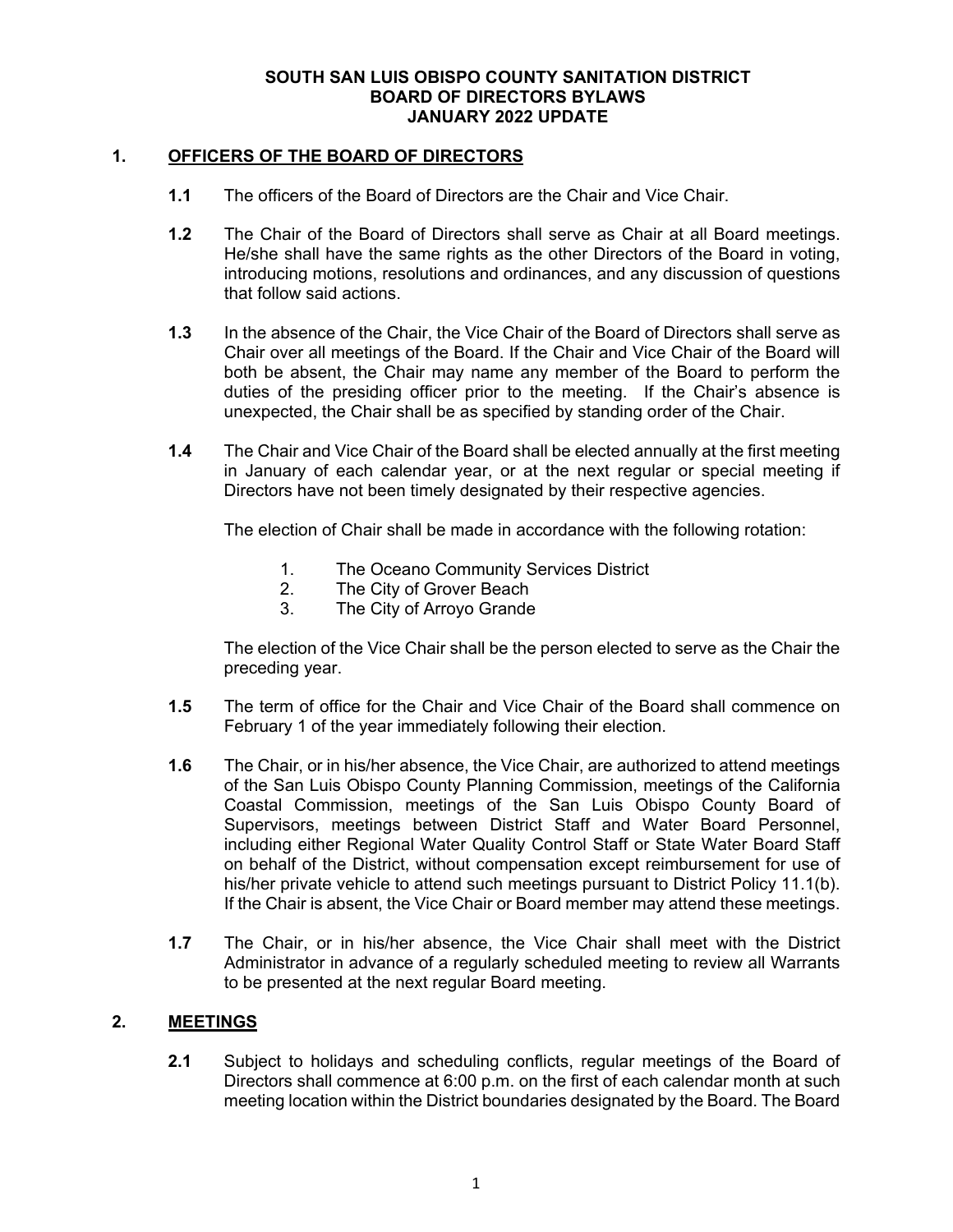of Directors reserves the right to cancel and/or designate other dates, places and times for Director Meetings due to scheduling conflicts and holidays.

# **2.2 SPECIAL MEETINGS**

Special meetings may be called by the Chair or two (2) Directors with a minimum of twenty-four (24) hours public notice. A special meeting agenda shall be prepared and distributed pursuant to the procedures of the Brown Act by the District Administrator in consultation with the Chair, or in his or her absence, the Vice Chair or those Directors calling the meeting.

- **2.3** Directors shall attend all regular and special meetings of the Board unless there is good cause for absence.
- **2.4** No action or discussion may be taken on an item not on the posted agenda; provided, however, matters deemed to be emergencies or of an urgent nature may be added to the agenda under the procedures of the Brown Act. Pursuant to the Brown Act:
	- **(a)** Directors may briefly respond to statements or questions from the public;
	- **(b)** Directors may, on their own initiative or in response to public questions, ask questions for clarification, provide references to staff or other resources for factual information, or request staff to report back at a subsequent meeting;
	- **(c)** A Director individually, or the Board by motion, may take action to direct the District Administrator to place a matter on a future agenda. If requested by a Director individually, the District Administrator shall inquire whether a majority of the Board wishes to entertain the item; and
	- **(d)** Directors may make brief announcements or make a brief report on his/her own activities under the Director Comment portion of the Agenda.

# **2.5 MEETING PROTOCOL**

- **(a)** Policy. The purpose of oral presentation at District meetings, as well as written presentations, is to formally communicate to the Board of Directors on matters (1) listed on the Agenda, or (2) matters that are within the jurisdiction of the Board of Directors during general public comment. Such presentations are helpful to the Board in its decision- making process. The Board of Directors welcomes information and expressions of opinion from members of the public on any item which it may be considering. However, the Board of Directors is not required to provide a public forum for remarks or conduct in violation of the Rules of Decorum.
- **(b)** Public Comment. Subject to the following rules, the Board of Directors shall set aside 30 minutes on each agenda item for public comment.
- **(c)** The Chair, after consideration of the length of the Agenda, the nature of the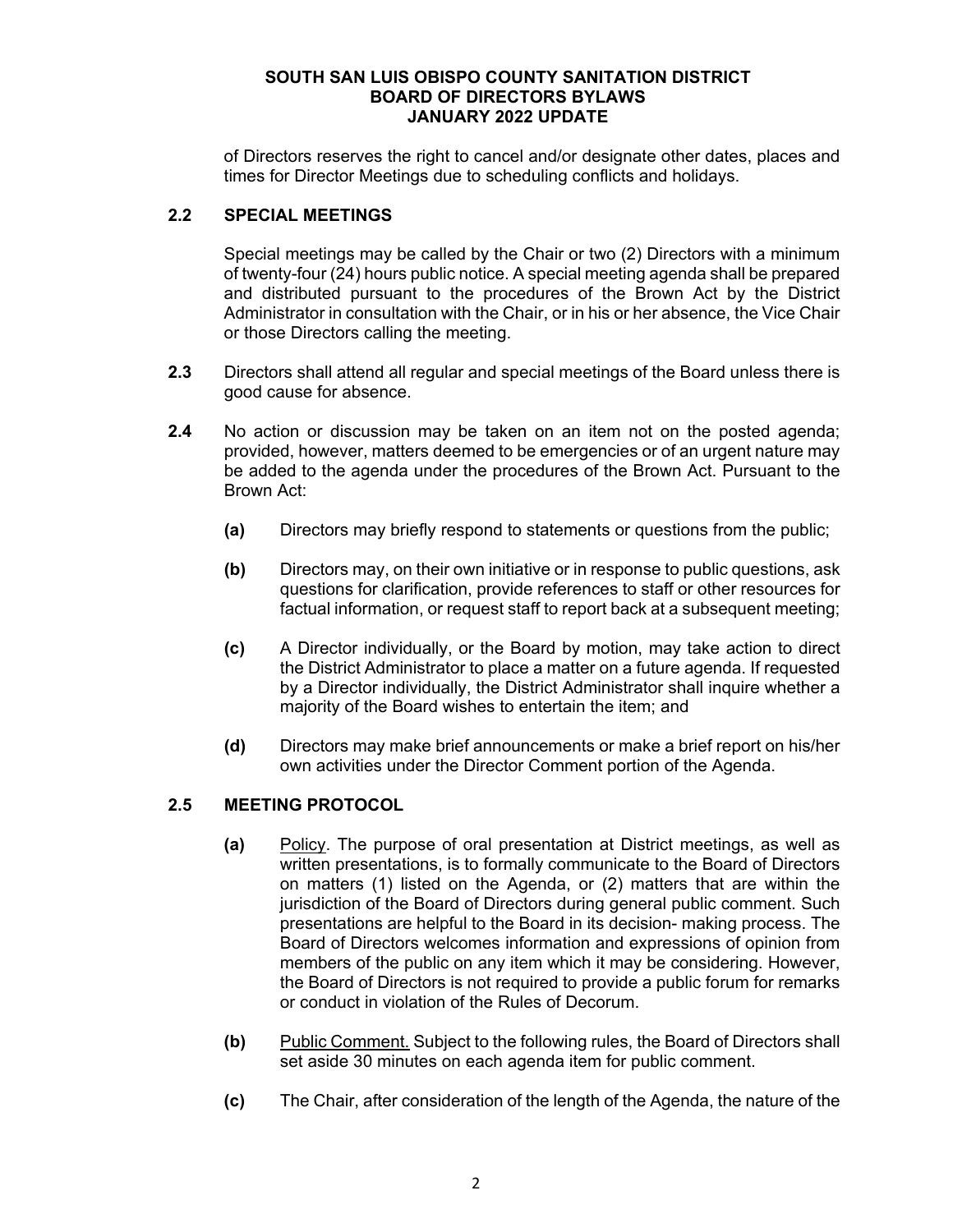agenda item, and the meeting limitations of Section 2.1, may expand or further limit the 30-minute time allocation for public comment.

**(d)** Each public commenter shall be limited to three (3) minutes unless shortened or extended by the Chair with consideration of the length of the Agenda, the nature of the agenda item, and the meeting limitations of Sections 2.1, above.

#### **2.6 DISTURBANCE OF BOARD MEETINGS**

- **2.6.1** Rules of Decorum. The rules of decorum, below, shall apply to public comment and attendance at District meetings.
	- **(a)** No person shall address the Board of Directors without first being recognized by the Chair.
	- **(b)** Persons addressing the Board have the option to state their name and their general place of residence.
	- **(c)** Public comment and public testimony shall be directed to the Chair and shall be addressed to the Board of Directors as a whole. Persons addressing the Board of Directors shall not engage in a dialogue with individual Directors, District staff or members of the audience. The Chair shall determine whether, or in what manner, the District will respond to questions.
	- **(d)** Persons addressing the Board are limited to one opportunity per Agenda item unless otherwise directed by the Chair in his/her discretion.
	- **(e)** A person cannot defer his/her time allocation to another person.
	- **(f)** When a group or organization wishes to address the Board on the same subject, the Chair may request that a spokesperson be chosen to speak for that group. The spokesperson's three (3) minute time allocation may be extended by the Chair in his/her discretion.
	- **(g)** Persons addressing the Board shall confine the subject matter of their comments to the Agenda item being considered by the Board of Directors.
	- **(h)** Each person addressing the Board of Directors shall do so in an orderly and civil manner and shall not engage in conduct which disrupts the orderly conduct of the District meeting.
	- **(i)** The Chair may rule a speaker out of order who is unduly repetitious or extending discussion of irrelevance.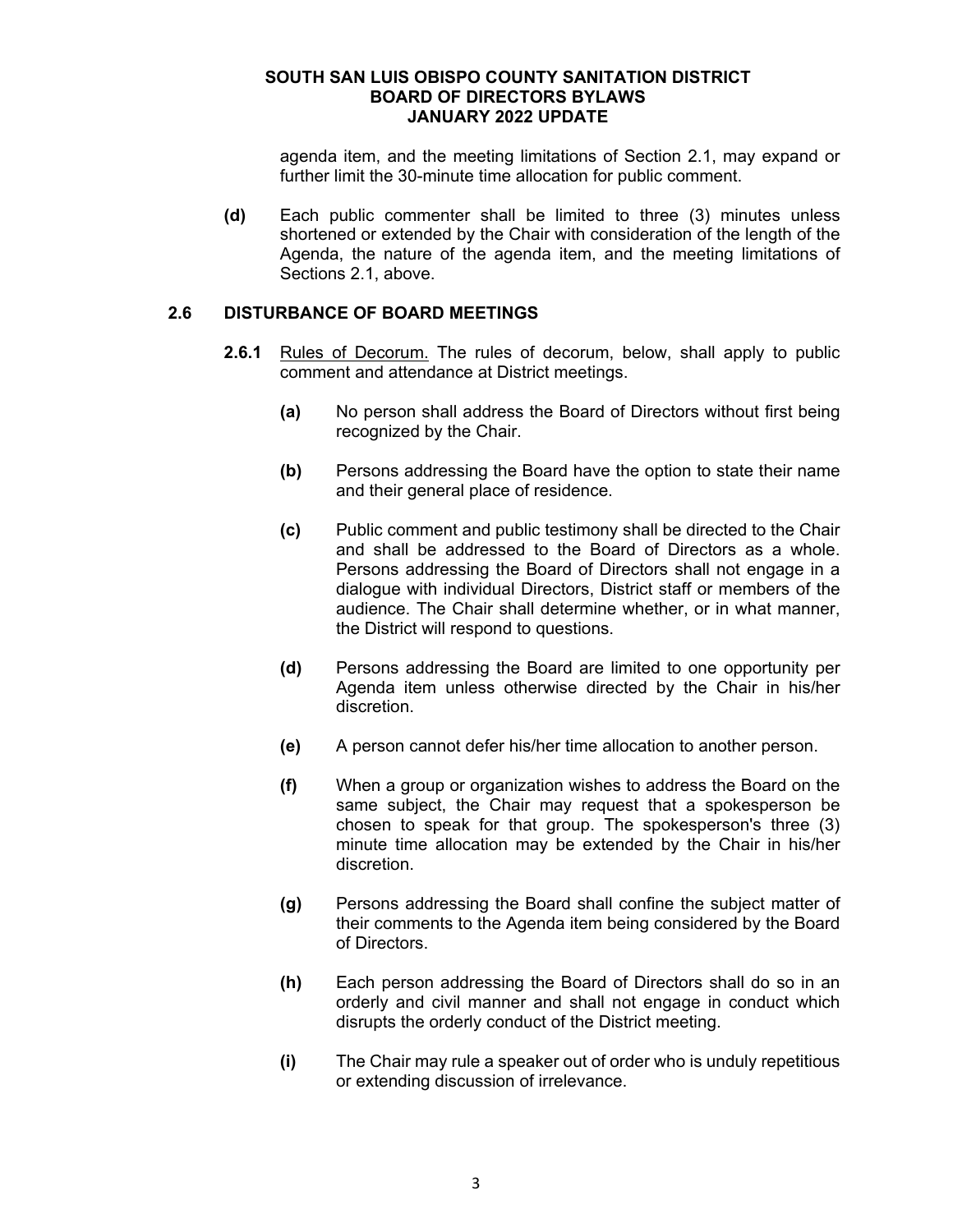**(j)** Except as provided below, persons who reference or read from documents such as reports, exhibits, or letters ("Documents") as part of his/her comment to the Board shall lodge the Document (or a copy) with the District Secretary at the end of the comment, to allow the Document to be appropriately referenced in the meeting Minutes and to allow District staff the opportunity to review and respond to the Document. The Chair has the discretion to strike a speaker's comments from the record for failure to lodge the referenced Documents. Upon request, the lodged Documents shall be returned to the speaker after 1:00 p.m. on the day following the meeting.

### **2.6.2** Exceptions:

- **(a)** Speaker's presentation outline. However, documents referenced in the outline shall be lodged.
- **(b)** Documents that are in the Agenda packet.
- **(c)** Documents that have been previously published by the District, so long as the speaker identifies the Document by date, author and the pages referenced or read from.
- **(d)** For voluminous Documents the speaker need only lodge the cover sheet that identifies the author and date and the pages read from or referenced.
- **2.7** Enforcement of Rules of Decorum. Any person who violates the Rules of Decorum may, at the discretion of the Chair, be removed from the meeting. The Rules of Decorum shall be enforced in the following manner:
	- **(a)** Warning. The Chair shall warn the person who is violating the rules of decorum.
	- **(b)** Expulsion. If after receiving a warning from the Chair, the person persists in violating the rules of decorum the Chair shall order the person to leave the Board meeting room for the remainder of the meeting.
	- **(c)** Assisted Removal. If such person does not voluntarily remove himself/herself, the Chair may order any law enforcement officer who is on duty at the meeting, or who may be summoned to the meeting, to remove the person from the Board room.
	- **(e)** Restoration of Order. If order cannot be restored by the removal of individuals who are disrupting the meeting, the Board meeting will be continued under the provisions of Government Code §54957.9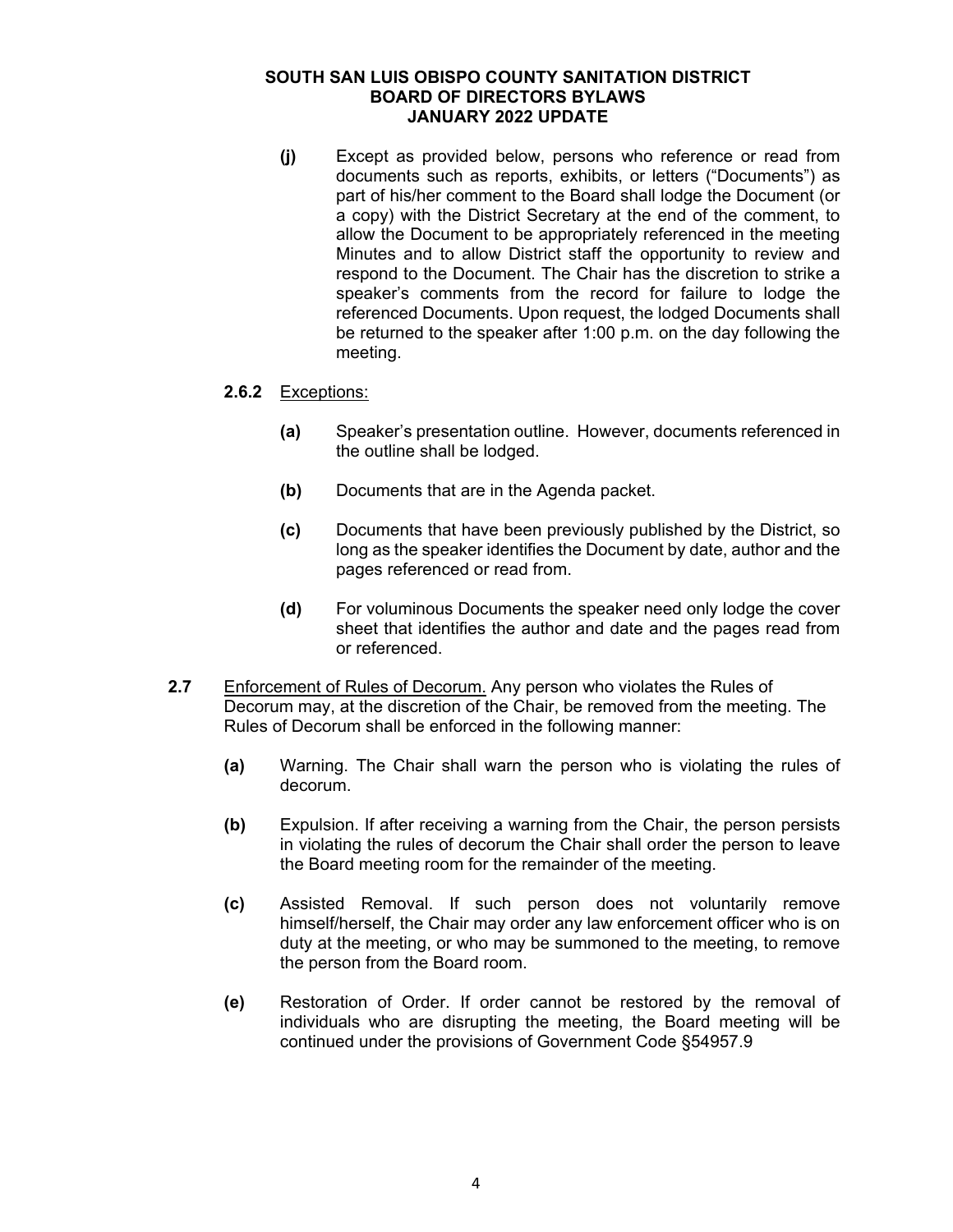- **2.8** Limitations (Government Code §59454.3(c)). The Rules of Decorum shall not be interpreted to prohibit public criticism of the policies, procedures, programs or services of the District.
- **2.9** The Chair, or in his/her absence the Vice Chair, or if both are absent, the Chair's designee as provided by Paragraph 1.3, shall be the presiding officer at District Board meetings. He/she shall conduct all meetings in a manner consistent with the policies of the District. He/she shall determine the order in which agenda items shall be considered for discussion and/or actions taken by the Board. He/she shall announce the Board's decision on all subjects. He/she shall vote on all questions and on roll call votes his/her name shall be called last.
- **2.10** Two (2) Directors of the Board shall constitute a quorum for the transaction of business. When a quorum is lacking for a regular, adjourned, or special meeting, the Chair, Vice Chair, or any Director shall adjourn such meeting; or, if no Director is present, the District Secretary shall adjourn the meeting.
- **2.11** Except as otherwise specifically provided by law, a majority vote of the total membership of the Board of Directors is required for the Board of Directors to take action.
- **2.12** A roll call vote shall be taken upon the passage of all ordinances and resolutions and shall be entered in the Minutes of the Board, showing those Directors voting aye, those voting no, those not voting because of a conflict of interest, abstention or absent. A roll call vote shall be taken and recorded on any motion not passed unanimously by the Board. Silence shall be recorded as an affirmative vote.
- **2.13** Any person attending a meeting of the Board of Directors may record the proceedings with an audio or video tape recorder or a still or motion picture camera in the absence of a reasonable finding that the recording cannot continue without disruptive noise, illumination, or obstruction of view that constitutes or would constitute a disruption of the proceedings.
- **2.14** All video tape recorders, still and/or motion picture cameras shall remain stationary and shall be located and operated from behind the public speaker's podium once the meeting begins. The Chair retains the discretion to alter these guidelines, including the authority to require that all video tape recorders, still and/or motion picture cameras be located in the back of the room.

# **3. ETHICS TRAINING**

**3.1** Pursuant to sections 53234 et seq. of the Government Code all Directors and designated District personnel shall receive at least two (2) hours of ethics training every two years.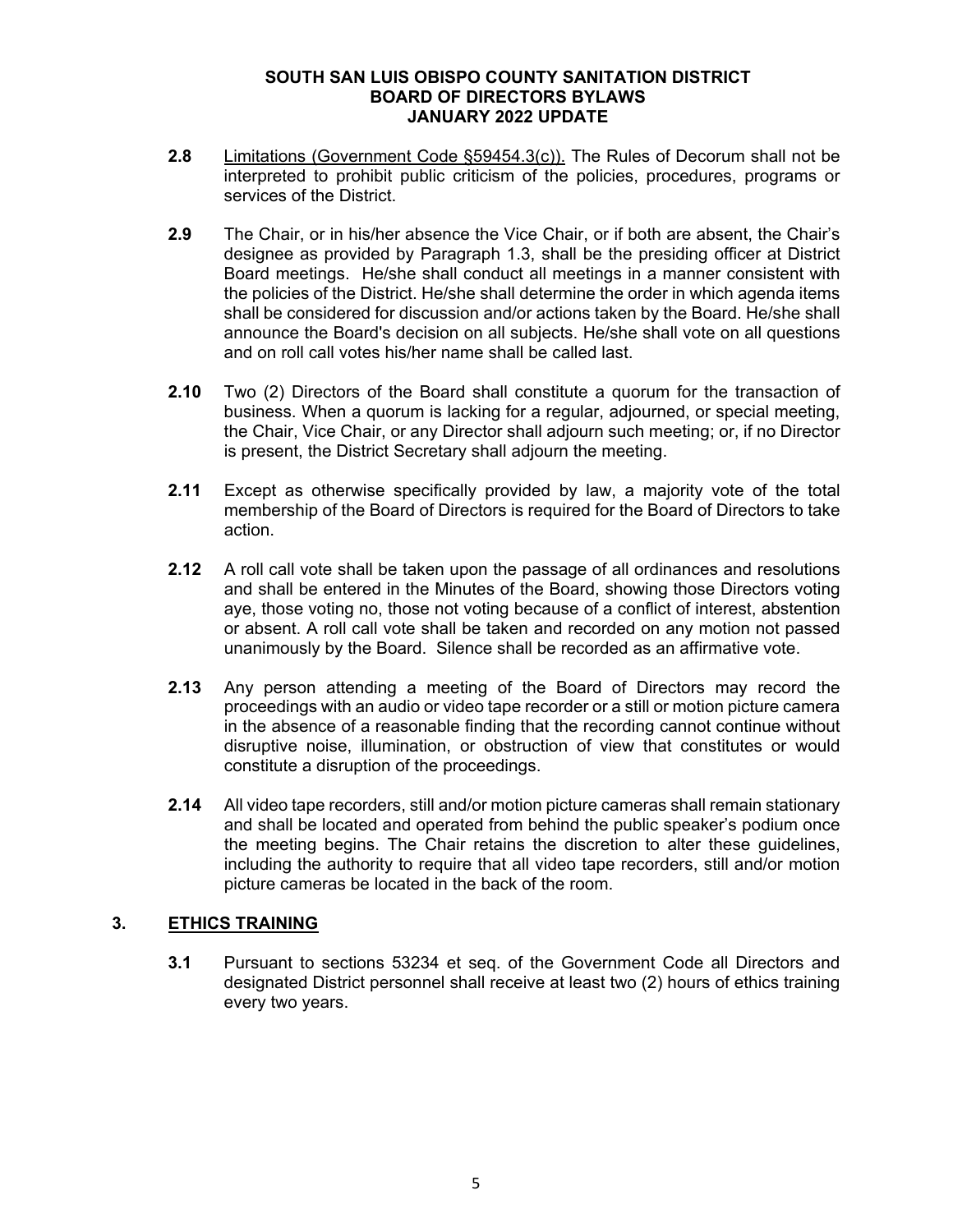**3.2** Each newly appointed Board member will receive such training from their Agency. Each newly designated District personnel shall receive ethics training no later than one year from the first day of service with the District and thereafter shall receive ethics training at least once every two years.

# **4. AGENDAS**

- **4.1** The District Administrator, in cooperation with the Board Chair, shall prepare the agenda for each regular and special meeting of the Board of Directors. Any Director may call the District Administrator and request an item to be placed on the regular meeting agenda no later than 5 p.m. eleven (11) calendar days prior to the meeting date. Such a request must also be submitted in writing either at the time of communication with the District Administrator or delivered to the office within the next working day.
- **4.2** A block of thirty (30) minutes time shall be set aside to receive general public comment. Comments on agendized items should be held until the appropriate item is called. Unless otherwise directed by the Chair, public comment shall be presented from the podium. The person giving public comment may choose to state his/her name and whether or not he/she lives within the District boundary prior to giving his/her comment. Public comment shall be directed to the Chair of the Board and limited to three (3) minutes unless extended or shortened by the Chair at his/her discretion.
- **4.3** Those items on the District Agenda which are considered to be of a routine and non-controversial nature are placed on the "Consent Agenda". These items shall be approved, adopted, and accepted by one motion of the Board of Directors; examples of routine items include approval of Minutes, approval of Warrants, various Resolutions accepting developer improvements, minor budgetary items, status reports, and routine District operations.
	- **(a)** Directors may request that any item listed under "Consent Agenda" be removed from the "Consent Agenda", and the Board will then take action separately on that item. Members of the public will be given an opportunity to comment on the "Consent Agenda"; however, only a member of the Board of Directors can remove an item from the "Consent Agenda". Items which are removed ("pulled") by Directors of the Board for discussion will typically be heard after other "Consent Agenda" items are approved unless a majority of the Board chooses an earlier or later time.
	- **(b)** A Director may ask questions on any item on the "Consent Agenda." When a Director has a minor question for clarification concerning a consent item which will not involve extended discussion, the item may be discussed for clarification and the questions will be addressed along with the rest of the "Consent Agenda". Directors are encouraged to seek clarifications prior to the meeting if possible.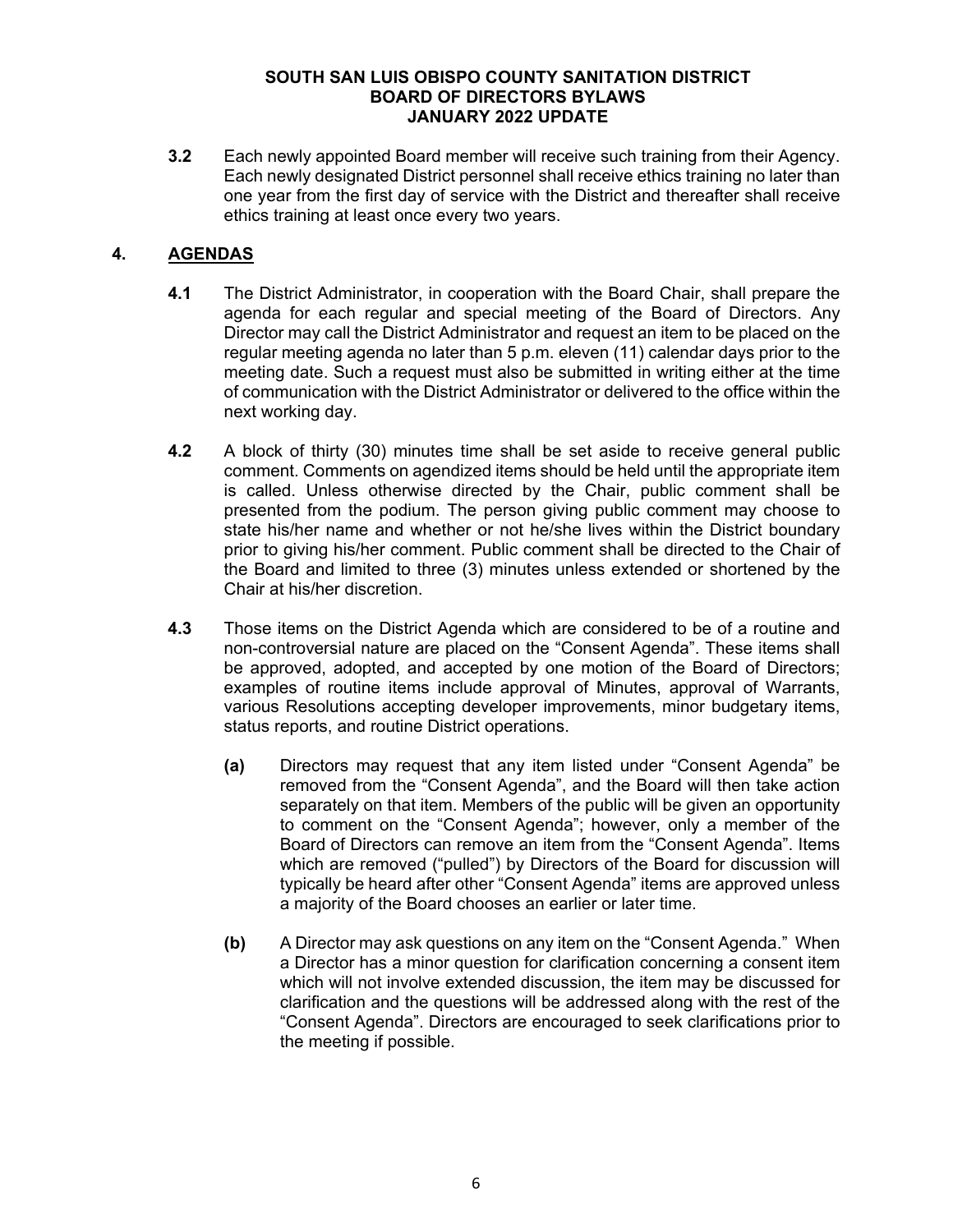**(c)** When a Director wishes to consider/"pull" an item simply to register a dissenting vote, or conflict of interest, the Director shall inform the presiding officer that he/she wishes to register a dissenting vote, or conflict of interest, on a particular item without discussion. The item will be handled along with the rest of the Consent Agenda, and the District Secretary shall register a "no" vote, or abstention due to a conflict of interest.

### **5. PREPARATION OF MINUTES AND MAINTENANCE OF TAPES**

- **5.1** The minutes of the Board shall be kept by the District Secretary and shall be neatly produced and kept in a file for that purpose, with a record of each particular type of business transacted set off in paragraphs with proper subheads.
- **5.2** The minutes of the Board of Directors shall record the aye and no votes taken by the members of the Board of Directors for the passage or denial of all ordinances, resolutions or motions.
- **5.3** The District Secretary shall be required to make a record only of such business as was actually considered by a vote of the Board and, except as provided in Sections 5.4 and 5.6 below, shall not be required to record any remarks of Directors or any other person.
- **5.4** Any Director may request for inclusion into the Minutes brief comments pertinent to an agenda item, only at the meeting in which the item is discussed. In addition, the minutes shall include brief summaries of public comment, the District Administrator's report, and matters of concern to District legal counsel, District committee reports, and Directors' reports. Materials submitted with such comments shall be appended to the minutes at the request of the District Administrator, District Counsel, the Board Chair, or any Director.
- **5.5** The District Secretary shall attempt to record the names and general place of residence of persons addressing the Board, the title of the subject matter to which their remarks related, and whether they spoke in support or opposition to such matter.
- **5.6** Whenever the Board acts in a quasi-judicial proceeding such as in assessment matters, the District Secretary shall compile a summary of the testimony of the witnesses.

# **6. DIRECTORS**

- **6.1** Directors shall prepare themselves to discuss agenda items at meetings of the Board of Directors.
- **6.2** Members of the Board of Directors shall exercise their independent judgment **on**  behalf of the interest of the entire District, including the residents, property owners and the public as a whole.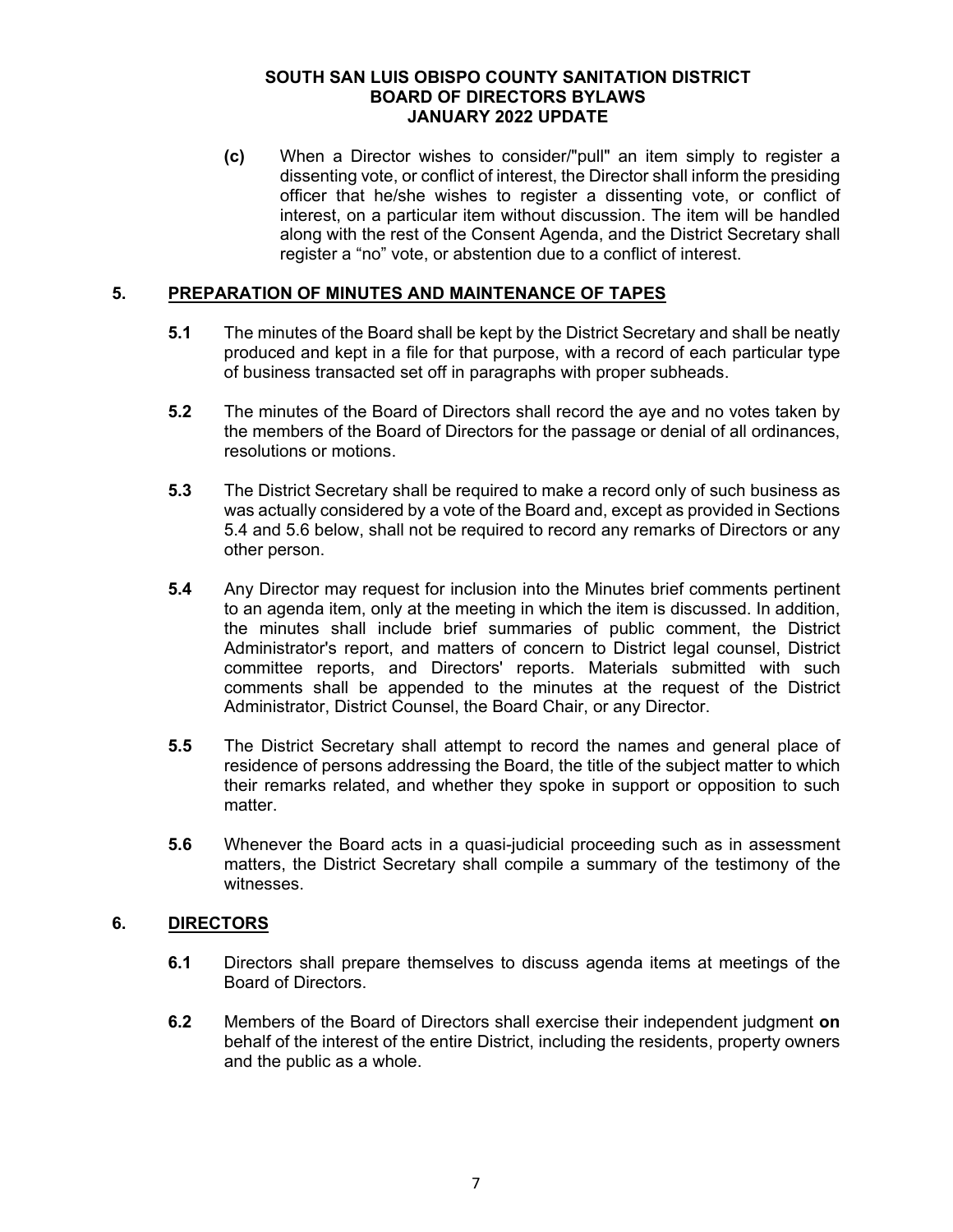- **6.3** Information may be requested from staff before meetings, within such limitations as required by the Brown Act. Information that is requested or exchanged shall be distributed through the District Administrator, and all Directors will receive a copy of all information being distributed.
- **6.4** Directors should at all times conduct themselves with courtesy to each other, to staff and to members of the audience present at Board meetings.
- **6.5** Differing viewpoints are healthy in the decision-making process. Individuals have the right to disagree with ideas and opinions. Civil discourse is encouraged. Once the Board of Directors takes action, dissenting Directors should not create barriers to the implementation of said action.
- **6.6** Except during open and public meetings the use of direct communication, personal intermediaries, or technological devices that is employed by a majority of the Directors to develop a collective concurrence as to action to be taken on an item by the Board of Directors is prohibited.
- **6.7** Directors shall not be prohibited by action of the Board of Directors from citing his or her District affiliation or title in any endorsement or publication, so long as no misrepresentation is made, or implied, about the District's position on the issue.
- **6.8** Directors are cautioned when using e-mail communications. Any communication from the District Administrator, or the District's legal counsel, or from other members of the Board of Directors, in each case the Director in responding to that e-mail shall not respond to "all", as that could constitute a violation of the Brown Act for a serial meeting or other provisions.
- **6.9** Any Director may complain to the District about another Director's conduct.

The complaint shall be made in writing and forwarded to the District Administrator and District Counsel along with supporting information. Within five days, the District will notify the accused Director in writing the substance of the complaint and supporting information. The notice shall also specify that the accused Director has five days to respond with supporting information.

The District Administrator and Counsel shall review the submitted information, investigate further as needed, and forward a preliminary report to the District Board.

The District Board may:

- Do nothing;
- Direct staff to place the matter on a regular meeting agenda;
- Take action in open session at a regular meeting concerning the complaint. Any action taken shall be by resolution and shall be consistent with elected officials' right to free speech.
- Potential actions include, but are not limited to: finding the complaint unfounded, expressing a legislative opinion concerning behavior, and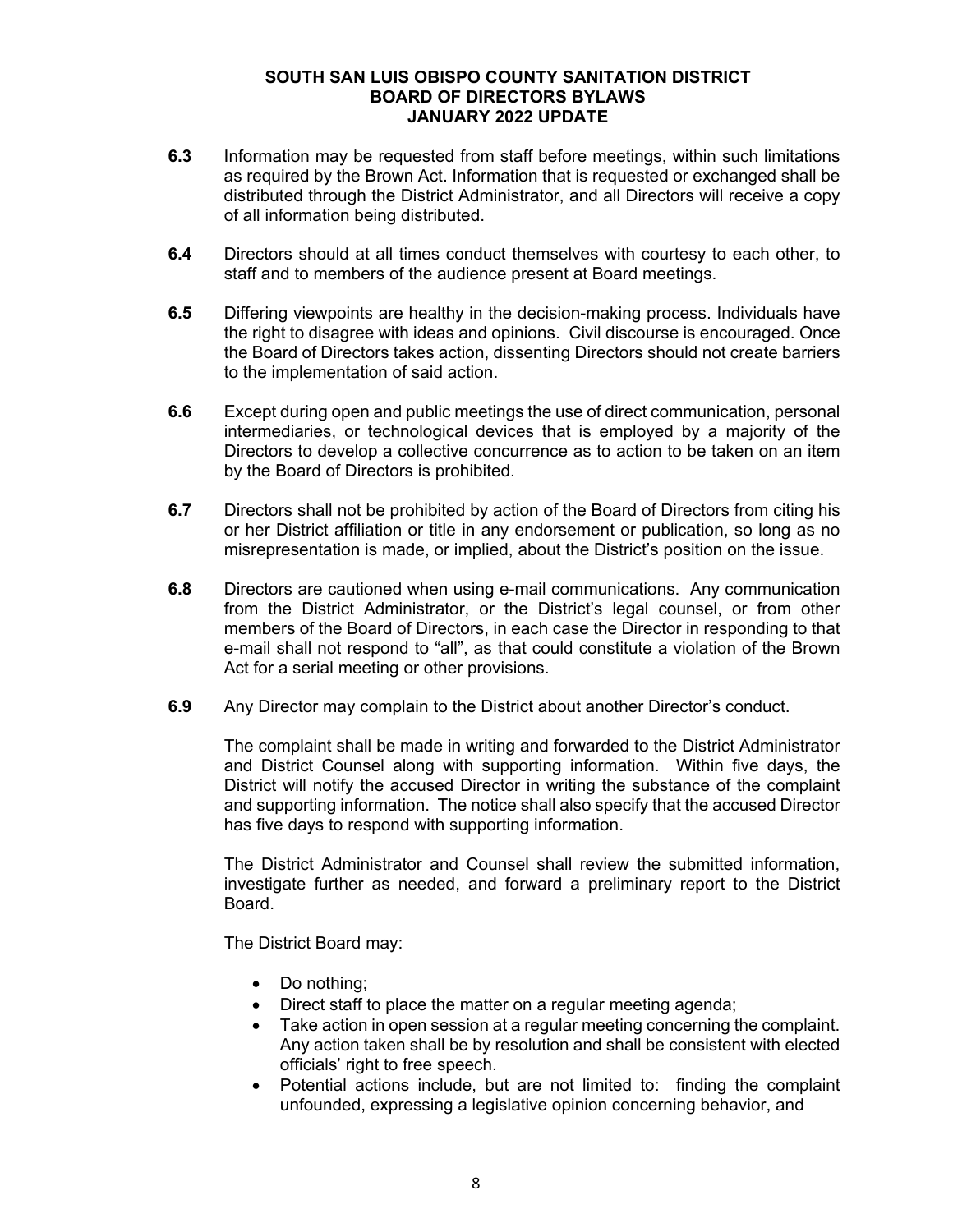issuing an official reprimand (censure) concerning inappropriate behavior.

### **7. AUTHORITY OF DIRECTORS**

- **7.1** The Board of Directors is the unit of authority within the District. Apart from his/her normal function as a part of this unit, Directors have no individual authority. As individuals, Directors may not commit the District to any policy, act or expenditure.
- **7.2** Directors do not represent any fractional segment of the District but are, rather, a part of the body which represents and acts for the District as a whole.
- **7.3** The primary responsibility of the Board of Directors is the formulation and evaluation of policy. Routine matters concerning the operational aspects of the District are to be delegated to professional staff members of the District.
- **7.4** Directors, when attending other meetings, may refer to their affiliation as a member of the Board of Directors and may make statements on their own behalf or endorsements on their own behalf as long as there is no misrepresentation made or implied about the District's position in regards to the issue presented.

# **8. AUTHORITY OF THE DISTRICT ADMINISTRATOR**

The District Administrator shall be responsible for all of the following:

- **8.1** The implementation of the policies established by the Board of Directors for the operation of the District.
- **8.2** The appointment, supervision, discipline, and dismissal of the District's employees, consistent with the District's Personnel Policies as established by the Board of Directors.
- **8.3** The supervision of the District's facilities and services.
- **8.4** The supervision of the District's finances.

#### **9. DIRECTOR GUIDELINES**

- **9.1** Directors, by making a request to the District Administrator, shall have access to information relative to the operation of the District, including but not limited to statistical information, information serving as the basis for certain actions of Staff, justification for Staff recommendations, etc. If the District Administrator cannot timely provide the requested information by reason of information deficiency, or major interruption in work schedules, workloads, and priorities, then the District Administrator shall inform the individual Director why the information is not or cannot be made available.
- **9.2** In handling complaints from residents or property owners within the District, or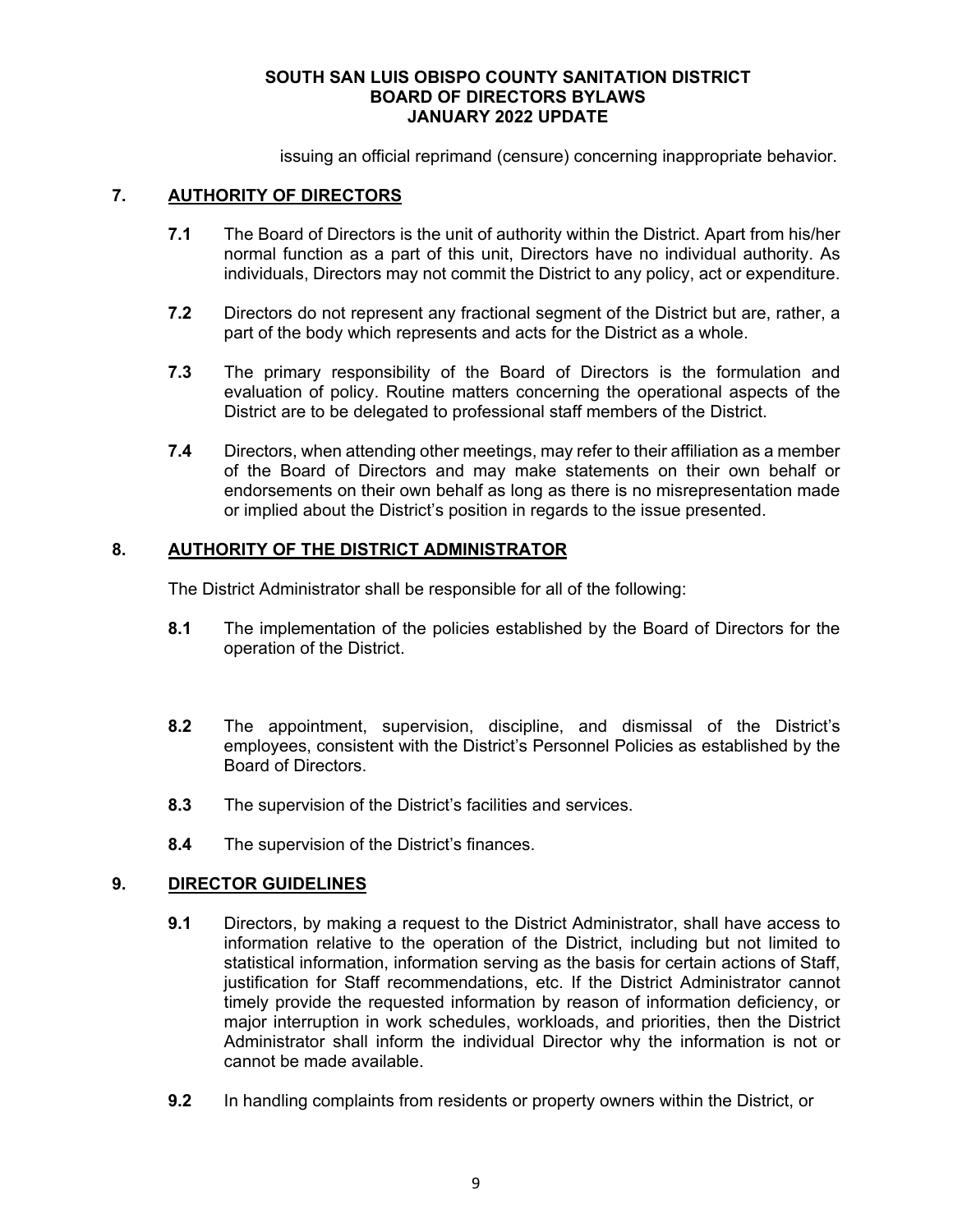other members of the public, Directors are encouraged to listen carefully to the

concerns, but the complaint should be referred to the District Administrator for processing and the District's response, if any.

- **9.3** Directors, when seeking clarification of policy-related concerns, especially those involving personnel, legal action, land acquisition and development, finances, and programming, should refer said concerns directly to the District Administrator.
- **9.4** When approached by District personnel concerning specific District policy, Directors should direct inquiries to the District Administrator. The chain of command should be followed.
- **9.5** Directors and District Administrator should develop a working relationship so that current issues, concerns and District projects can be discussed comfortably and openly.
- **9.6** When responding to constituent request and concerns, Directors should respond to individuals in a positive manner and route their questions to the District Administrator.
- **9.7** Directors are responsible for monitoring the District's progress in attaining its goals and objectives, while pursuing its mission.
- **9.8** No Board member may participate in a hearing or take action on an item which creates an economic conflict of interest for the member. Where there is an economic conflict of interest, the conflicted member shall announce the nature of the conflict of interest and recuse himself or herself from the hearing or deciding the matter and thereon step down from the dais and leave the room until the matter has been fully considered and voted upon, or otherwise continued.

#### **10. DIRECTOR COMPENSATION**

- **10.1** Each Director is authorized to receive one hundred dollars (\$100.00) as compensation for each regular, adjourned or special meeting of the Board of Directors attended by him/her.
- **10.2** Each Director is authorized to receive one hundred dollars (\$100) per day as compensation for representation of the District at a public meeting or public hearing conducted by another public agency and/or participation in a training program on a topic that is directly related to the District, provided that the Board of Directors has previously approved the member's participation at a Board of Director's meeting and the member delivers a written report to the Board of Directors at the District's next regular meeting regarding the member's participation.
- **10.3** In no event, shall Director Compensation exceed \$100 per day.
- **10.4** Director compensation shall not exceed six full days in any one calendar month.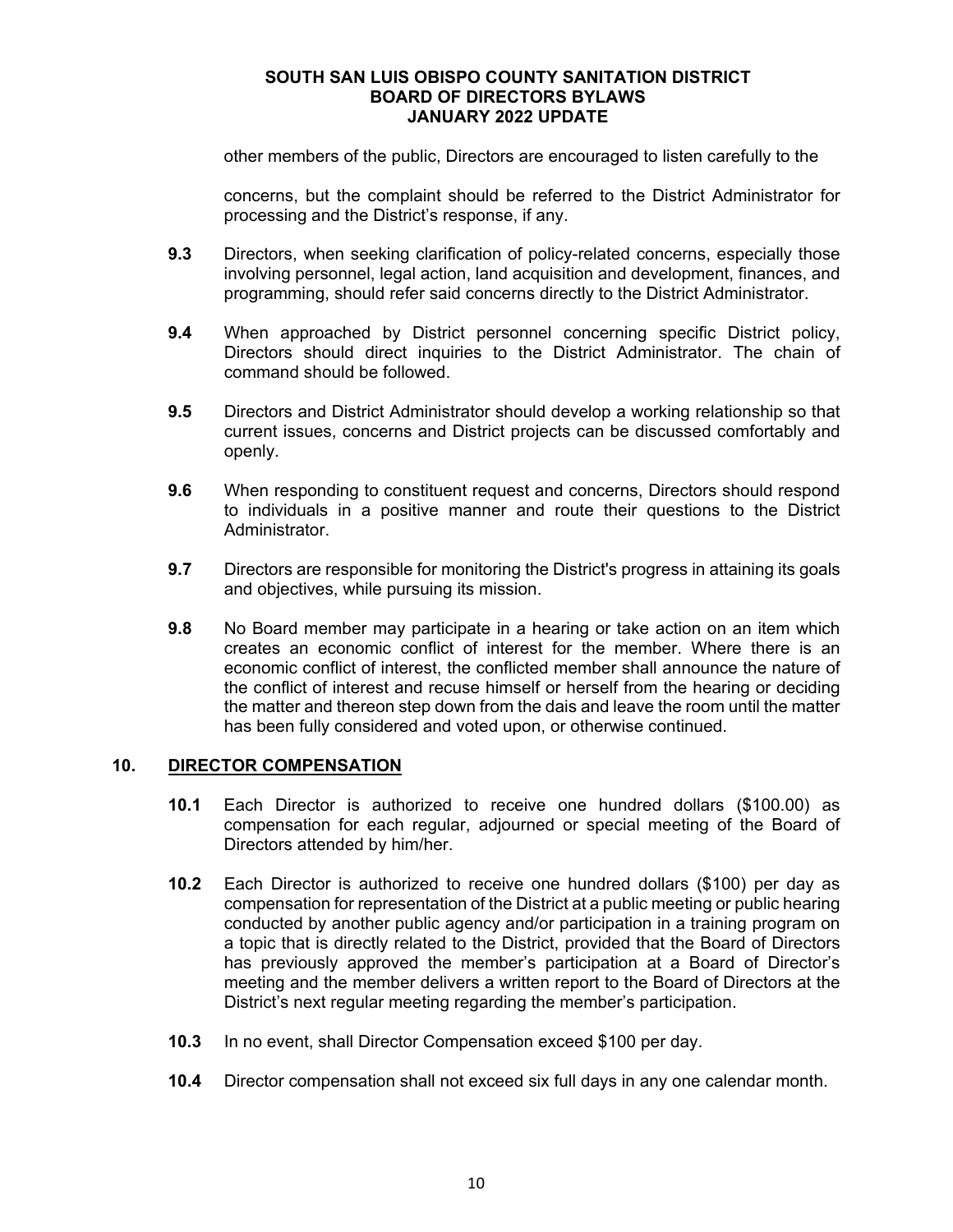### **11. DIRECTOR REIMBURSEMENT**

**11.1** Each Director is entitled to reimbursement for their actual and necessary

expenses, including the cost of programs and seminars, incurred in the performance of the duties required or authorized by the Board.

**(a)** It is the policy of the District to exercise prudence with respect to hotel/motel accommodations. It is also the policy of the District for Directors and staff to stay at the main hotel/motel location of a conference, seminar, or class to gain maximum participation and advantage of interaction with others whenever possible.

If lodging is in connection with a conference or organized education activity, lodging costs shall not exceed the maximum group rate published by the conference or activity sponsor, provided that lodging at the group rate is available to the member of the Board of Directors at the time of booking. If the group rate is not available, the Director shall use lodging that is comparable with the group rate. Personal phone calls, room service, and other discretionary expenditures are not reimbursable.

- **(b)** Members of the Board of Directors shall use government and group rates offered by a provider of transportation for travel when available. Directors using his/her private vehicle on District business, shall be compensated at the prevailing IRS per diem mileage rate.
- **(c)** Any Director traveling on District business shall receive in addition to transportation and lodging expenses, a per diem allowance to cover ordinary expenses such as meals, refreshments and tips. The amount set for per diem shall be considered fair reimbursement. The per diem shall include breakfast, lunch and dinner. The per diem rate shall be pursuant to current General Services Administration annually published rates for San Luis Obispo County at: gsa.gov.
- **(d)** All travel and other expenses for District business, conferences, or seminars outside of the State of California shall require separate Board authorization, with specific accountability as to how the District shall benefit by such expenditure.
- **11.2** All expenses that do not fall within the reimbursement policy set forth in 11.1, above, shall be approved by the Board of Directors, at a public meeting, before the expense is incurred.
- **11.3** Board members shall submit an expense report on the District form within ten (10) calendar days after incurring the expense. The expense report shall be accompanied by receipts documenting each expense except for per diem allowances.
- **11.4** Members of the Board of Directors shall provide brief reports on meetings attended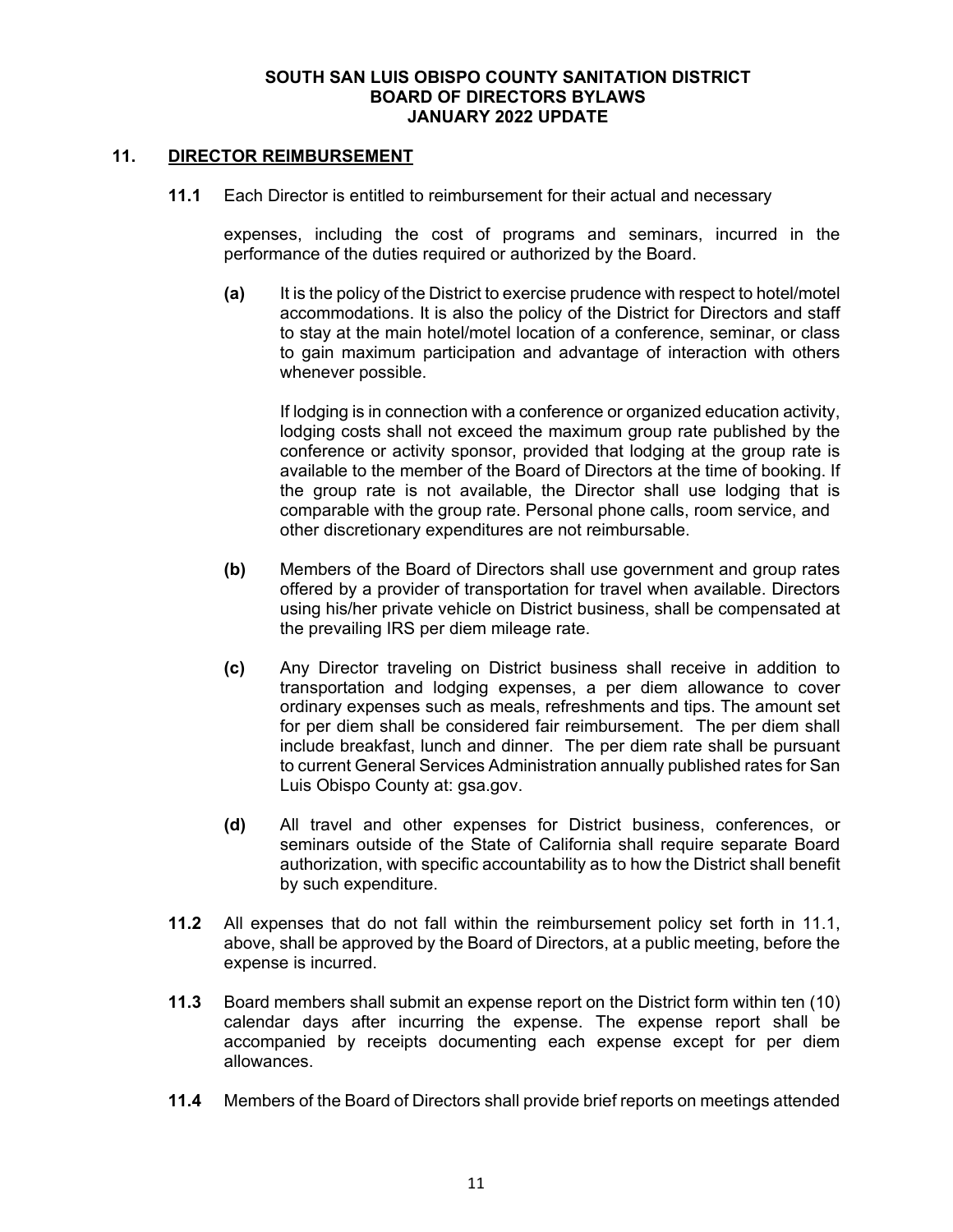at the expense of the District at the next regular meeting of the Board of Directors and as required by AB 1234.

### **12. CORRESPONDENCE DISTRIBUTION POLICY**

Time permitting, the following letters and other documents shall be accumulated and delivered to the Board of Directors on Monday of each week and/or with agenda packet.

- **12.1** All letters approved by the Board of Directors and/or signed by the Chair on behalf of the District; and
- **12.2** All letters and other documents received by the District that are of District-wide concern, as determined by District staff.

### **13. CONFLICTS AND RELATED POLICY**

State laws are in place which attempt to eliminate any action by a Director or the District which may reflect a conflict of interest. The purpose of such laws and regulations is to ensure that all actions are taken in the public interest. Laws which regulate conflicts are very complicated. The following provides a brief policy summary of various conflict related laws. Directors are encouraged to consult with District Legal Counsel and/or the Fair Political Practices Commission (FPPC) at 1-800-ASK-FPPC (1-800-275-3772), prior to the day of the meeting, if they have questions about a particular agenda item.

**13.1** Conflict of Interest

Each Director is encouraged to review the District Conflict Code on an annual basis. The general rule is that an official may not participate in the making of a governmental decision if it is: reasonably foreseeable that the decision will have a material financial effect on the official or a member of his or her immediate family or on an economic interest of the official, and the effect is distinguishable from the effect on the public generally. Additionally, the FPPC regulations relating to interests in real property have recently been changed. If the real property in which the Director has an interest is located within 500 feet of the boundaries of the property affected by decision, that interest is now deemed to be directly involved in the decision. The existing Regulation 18702.2 eliminated a prior bright-line 500 foot rule. Determining materiality where a property is more than 500 feet from the property subject to the decision is more complicated and subjective, and requires a comprehensive review of all factors that potentially affect the value of the property.

**13.2** Interest in Contracts, Government Codes Section 1090

The prohibitions of Government Code Section 1090 provide that the Board of Directors may not contract with any business in which another Director has a financial interest.

**13.3** Incompatible Office